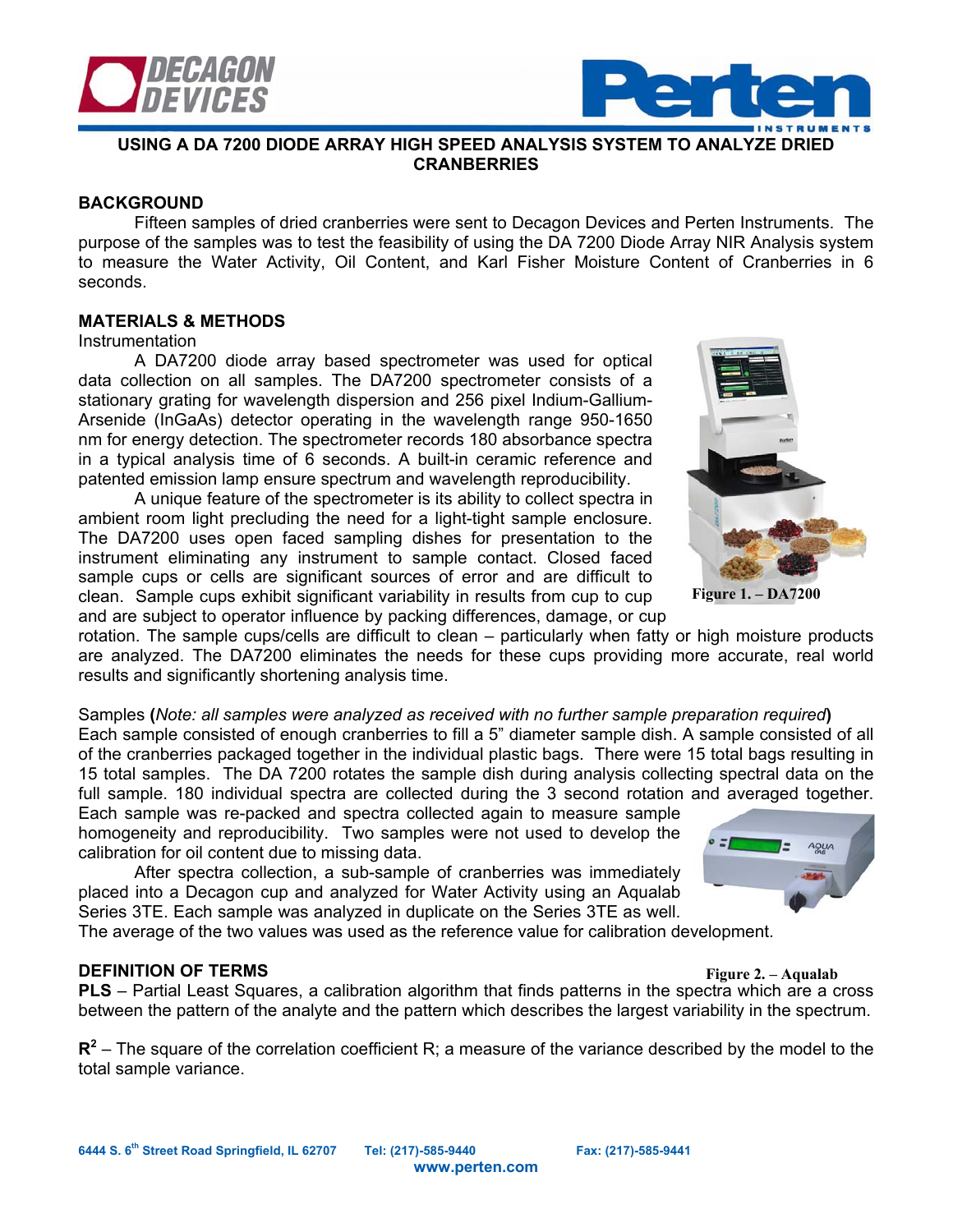



**SECV** – Standard Error of Cross-Validation; the expected error or accuracy of the calibration. SECV is calculated by leaving each sample out of the calibration, calibrating the rest of the samples, and then predicting the one left out.

**MSC** – Multiplicative Scatter Correction; a technique for correcting spectra using a baseline offset and slope for each spectrum.

## **RESULTS & DISCUSSION**

PLS 1 with Multiplicative Scatter Correction was used to develop a calibration for Water Activity, Oil Content, and Karl Fisher Moisture Content. Table 1 lists the calibration statistics for all of the parameter and Figure 1 shows the predicted vs. actual concentrations. Included in the statistics are the range of lab analytical values, the  $R^2$ , SECV (Standard Error of Cross Validation), and the number of samples used.

|  |  |  |  | Table 1. Calibration statistics for all 4 constituents. |
|--|--|--|--|---------------------------------------------------------|
|--|--|--|--|---------------------------------------------------------|

| <b>Parameter</b>            | Range       | <b>Samples</b> | $R^2$ | <b>SECV</b> |
|-----------------------------|-------------|----------------|-------|-------------|
| <b>Water Activity</b>       | 0.558-0.669 | 15             | 0.982 | 0.0035      |
| Oil                         | 0.210-0.690 | 13             | 0.707 | 0.075       |
| <b>Karl Fisher Moisture</b> | 13.0-20.5   | 15             | 0.754 | 0.863       |

## **Figure 1. Actual lab values vs. predicted NIR values**